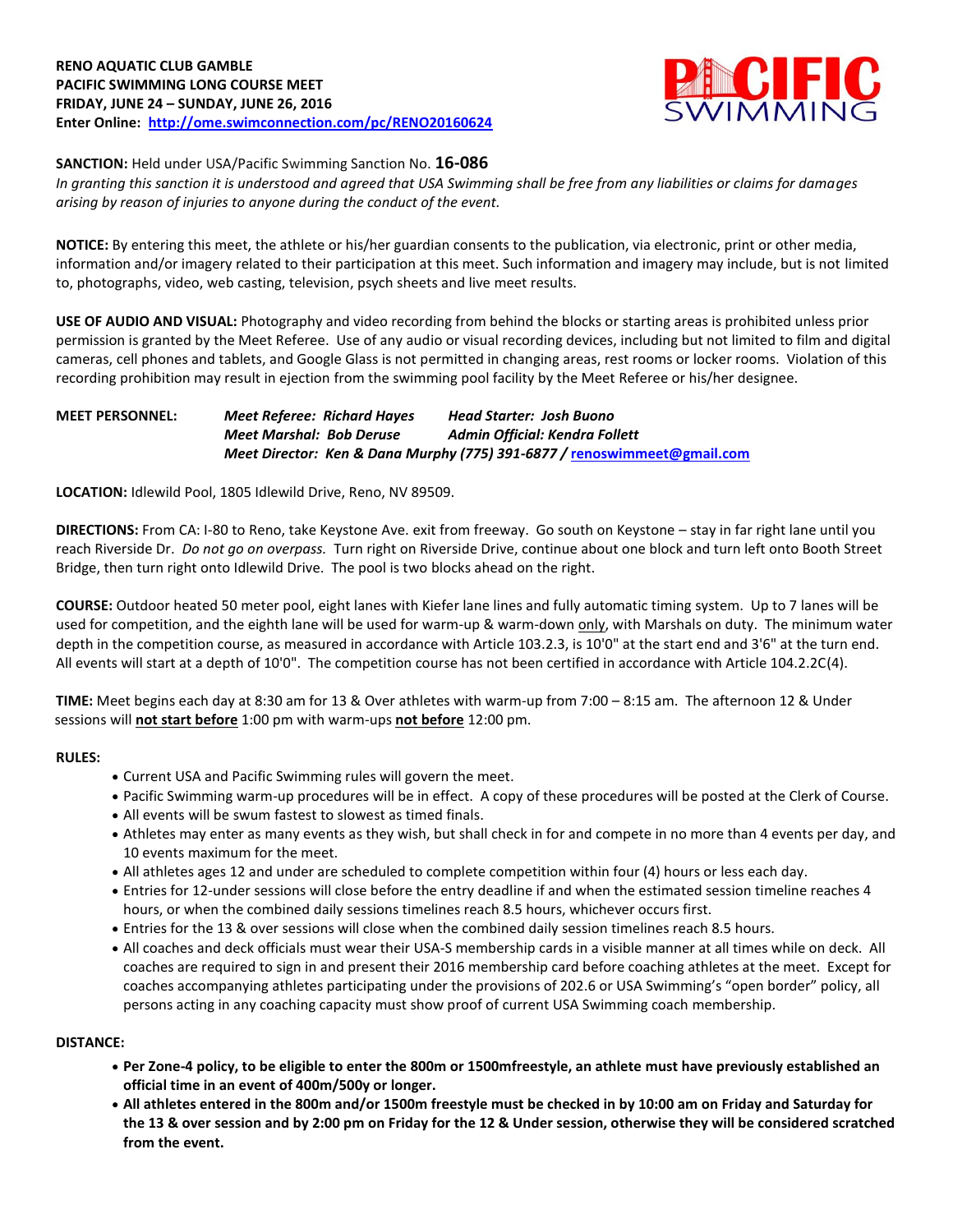- The 800m and 1500m freestyle will be swum alternating women's and men's heats.
- All athletes in the 800m and/or 1500m freestyle must provide their own timers and lap counters.
- At the Meet Referee's discretion, the 800m and 1500m freestyle may be swum with 2 athletes per lane using semiautomatic or manual timing.

**UNACCOMPANIED ATHLETES:** Any USA-S athlete-member competing at the meet must be accompanied by a USA Swimming member-coach for the purposes of athlete supervision during warm-up, competition and warm-down. If a coach-member of the athlete's USA-S Club does not attend the meet to serve in said supervisory capacity, it is the responsibility of the athlete or the athlete's legal guardian to arrange for supervision by a USA-S member-coach. The Meet Director or Meet Referee may assist the athlete in making arrangements for such supervision; however, it is recommended that such arrangements be made in advance of the meet by the athlete's USA-S Club Member-Coach.

**RACING STARTS:** Athletes must be certified by a USA-S member-coach as being proficient in performing a racing start, or must start the race in the water. It is the responsibility of the athlete or the athlete's legal guardian to ensure compliance with this requirement.

**RESTRICTIONS:** The following prohibitions apply to all areas of the meet venue including the pool deck, locker rooms, spectator seating, standing areas, and all areas used by athletes during the meet and during warm-up periods

- No smoking or use of tobacco products.
- No sale or use of alcoholic beverages.
- No glass containers.
- No propane heaters.
- No animals.
- Changing into or out of swimsuits other than in locker rooms or other designated areas is prohibited.
- IMPORTANT: All floor and wall vents must be kept clear at all times to ensure proper air circulation in the facility.
- There will be closed areas of the deck. Cooperation of athletes, families, and coaches will be appreciated.
- Destructive devices, to include but not limited to, explosive devices and equipment, firearms (open or concealed), blades, knives, mace, stun guns and blunt objects are strictly prohibited in the swimming facility and its surrounding areas. If observed, the Meet Referee or his/her designee may ask that these devices be stored safely away from the public or removed from the facility. Noncompliance may result in the reporting to law enforcement authorities and ejection from the facility. Law enforcement officers (LEO) are exempt per applicable laws.
- **ELIGIBILITY:** Athletes must be current members of USA-S and enter their name and registration number on the meet entry card as they are shown on their Registration Card. If this is not done, it may be difficult to match the athlete with the registration and times database. The meet host will check all athlete registrations against the SWIMS database and if not found to be registered, the Meet Director shall accept the registration at the meet (a \$10 surcharge will be added to the regular registration fee). Duplicate registrations will be refunded by mail.
	- Entries with **"NO TIME" will be ACCEPTED (Exception – 800m and 1500m freestyle. See Distance Rules).**
	- Disabled athletes are welcome to attend this meet and should contact the Meet Director or Meet Referee regarding any special accommodations on entry times and seeding per Pacific Swimming policy.
	- Athletes 19 years of age and over may compete in the meet for time only, no awards. Such athletes must have met standards for the 17-18 age group.
	- The athlete's age will be the age of the athlete on the first day of the meet.

**ENTRY FEES:** \$4.00 per event plus an \$11.00 participation fee per athlete to help cover meet expenses. Entries will be rejected if payment is not sent at time of request. No refunds will be made, except mandatory scratch downs.

**ONLINE ENTRIES:** To enter online go to **<http://ome.swimconnection.com/pc/RENO20160624>** to receive an immediate entry confirmation. This method requires payment by credit card. Swim Connection, LLC charges a processing fee for this service, equal to \$1 per swimmer plus 5% of the total Entry Fees. Please note that the processing fee is a separate fee from the Entry Fees. If you do not wish to pay the processing fee, enter the meet using a mail entry. **Entering online is a convenience, is completely voluntary, and is in no way required or expected of an athlete by Pacific Swimming.** Online entries will be accepted through **Wednesday, June 15, 2016 at 11:59 PM.**

**MAILED OR HAND DELIVERED ENTRIES**: Entries must be on the attached consolidated entry form. Forms must be filled out completely and printed clearly with athlete's best time. Entries must be postmarked by midnight, Monday, **June 13, 2016** or hand delivered by 6:30 p.m. Wednesday, **June 15, 2016.** No late entries will be accepted. Requests for confirmation of receipt of entries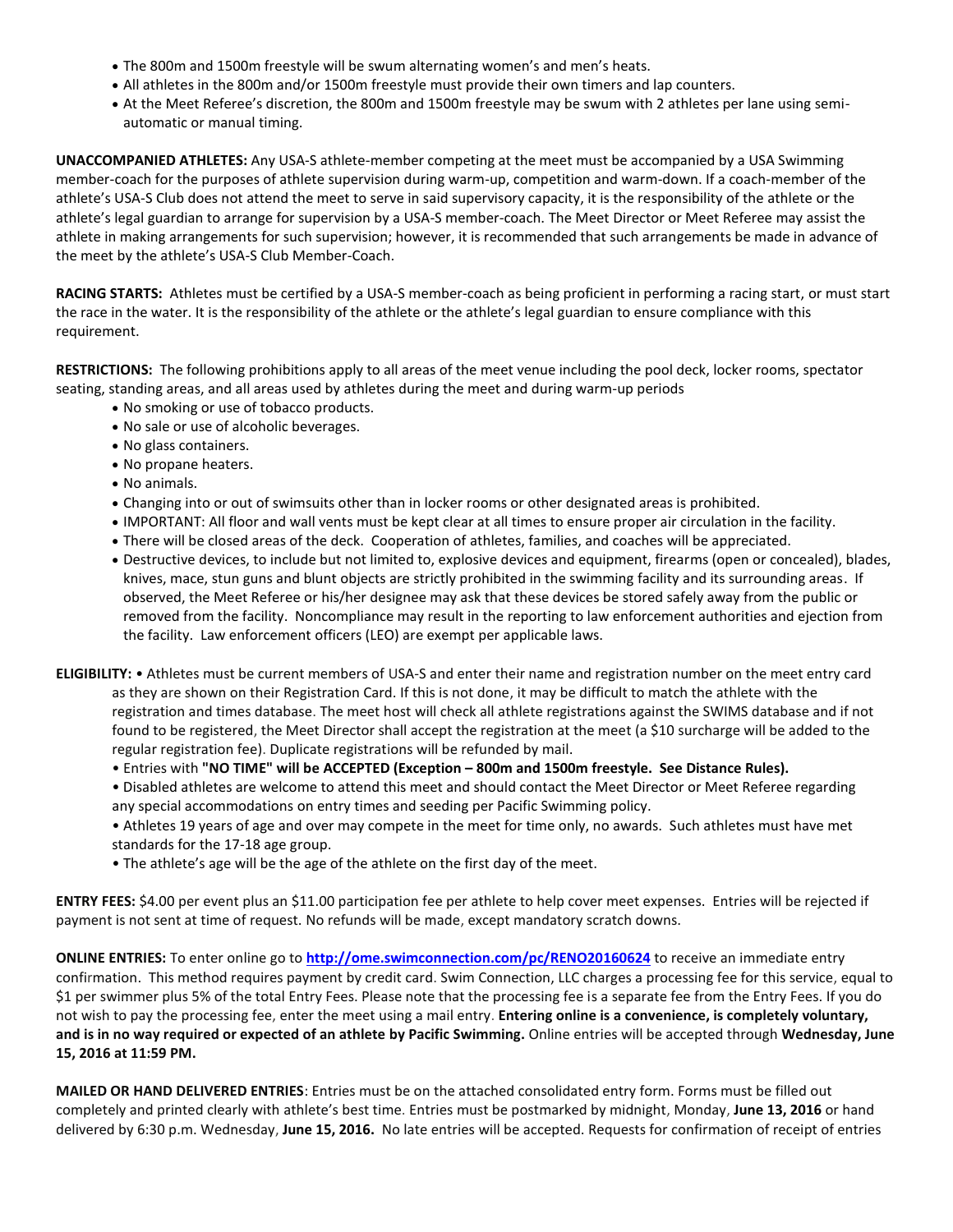should include a self-addressed envelope. If sent by Express Mail or FEDEX indicate \*NO SIGNATURE REQUIRED FOR DELIVERY.\* No signature will be available for mailed entries.

*Regardless of any form of submission, sessions may prematurely close if determined to be full as described in the Rules Section above. Session open or closed status/availability may be checked on the SwimConnection link referenced above.*

**Make check payable to**: **Reno Aquatic Club**

### **Mail/hand deliver entries to: Ken Murphy 4480 Great Falls Loop Reno, NV 89511**

**CHECK-IN:** The meet will be deck seeded. Athletes must check-in at the Clerk-of-Course. The first two events of each session will close 30 minutes before the scheduled start of the session. The remaining events shall be closed for seeding no earlier than 30 minutes prior to the estimated time of the start of the first heat of the event, except for the 800m and 1500m freestyle events. Please see the distance rules for special check-in times. Athletes who do not check in will not be seeded and will not be allowed to compete in that event.

**SCRATCHES:** Any athletes not reporting for or competing in an individual timed final event that they have checked in for shall not be penalized. Athletes who must withdraw from an event after it is seeded are requested to inform the referee immediately.

**AWARDS:** Custom medals/ribbons will be awarded to the top 8 finalist in the 8 & Under, 9-10, and 11-12 age groups.

**SCORING:** Individual. 20, 17, 16, 15, 14, 13, 12, 11, 9, 7, 6, 5, 4, 3, 2, 1

**ADMISSION:** Free. A three-day program will be available for \$5.00

**SNACK BAR & HOSPITALITY:** A snack bar will be available all three days. BREAKFAST WILL BE AVAILABLE EACH DAY. Hospitality and lunches will be served to all working officials and coaches.

**MINIMUM OFFICIALS:** All available USA Swimming member certified officials are welcomed and encouraged to work at this meet. As the number of certified officials allows, interested parents/trainees are also welcome to shadow working officials for education and/or mentoring. Participating clubs are *requested* to provide at least the following number of certified and carded officials for each session:

| Club athletes entered in session | Trained and carded officials requested |
|----------------------------------|----------------------------------------|
| $1 - 10$                         |                                        |
| $11 - 25$                        |                                        |
| 26-50                            |                                        |
| 51-75                            |                                        |
| 76-100                           |                                        |
| 101 or more                      |                                        |

**TIMERS:** Clubs will be assigned lanes based on the number of athletes from each club (host club will not be expected to time). All athletes in the 800M Free and 1500M Free must provide their own timers and lap counters.

LODGING: See Reno Aquatic Club website a[t https://www.teamunify.com/Home.jsp?team=reno](https://www.teamunify.com/Home.jsp?team=reno)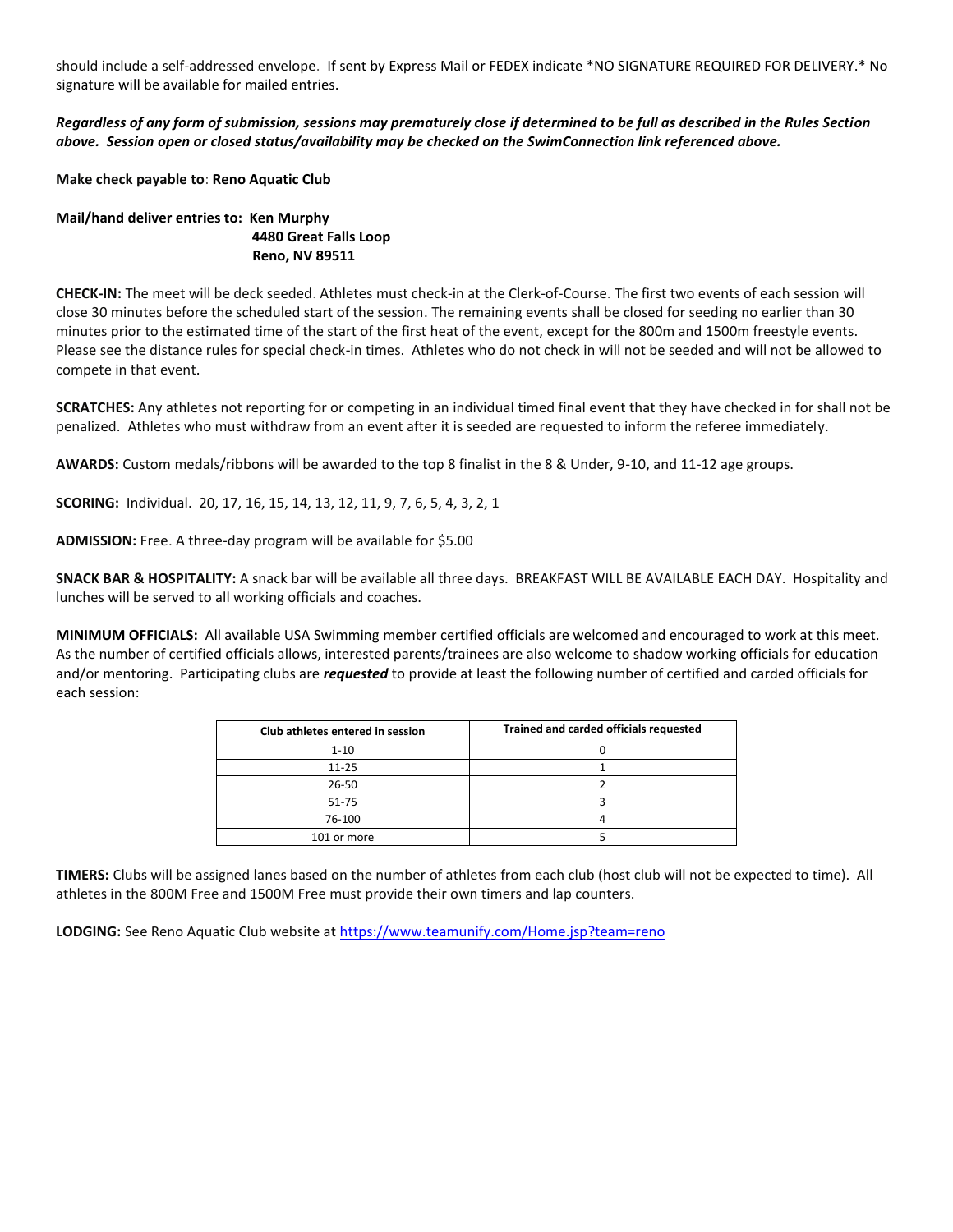# **Reno Swim Gamble 2016 Order of Events**

## **June 24, 2016 June 25, 2016 June 26, 2016**

| Girl's         | <b>Description</b>                  |                  | Boy's             | Girl's     | <b>Description</b>                    |               |
|----------------|-------------------------------------|------------------|-------------------|------------|---------------------------------------|---------------|
| Event<br>#     | <b>Age Group</b>                    | <b>Event</b>     | <b>Event</b><br># | Event<br># | Age<br>Group                          | <b>Event</b>  |
|                | Friday morning 13 & over session    |                  |                   |            | Saturday morning 13 & over session    |               |
| 1              | <b>13 &amp; Over</b>                | 400 IM           | $\overline{2}$    | 29         | 13 & Over                             | 200 Free      |
| 3              | 13 & Over                           | 100 Free         | 4                 | 31         | 13 & Over                             | 200 Breast    |
| 5              | <b>13 &amp; Over</b>                | 200 Back         | 6                 | 33         | 13 & Over                             | 100 Back      |
| $\overline{7}$ | 13 & Over                           | 100 Breast       | 8                 | 35         | 13 & Over                             | 200 Fly       |
| 9              | <b>13 &amp; Over</b>                | <b>1500 Free</b> | 10                | 37         | 13 & Over                             | 800 Free      |
|                | Friday afternoon 12 & under session |                  |                   |            | Saturday afternoon 12 & under session |               |
| 11             | 11 & 12                             | 400 IM           | 12                | 39         | 12 & Under                            | 200 Free      |
| 13             | 10 & Under                          | 100 Free         | 14                | 41         | 8 & Under                             | 50 Breast     |
| 15             | 11 & 12                             | 100 Free         | 16                | 43         | 9 & 10                                | 50 Breast     |
| 17             | 10 & Under                          | 100 Breast       | 18                | 45         | 11 & 12                               | 50 Breast     |
| 19             | 11 & 12                             | 100 Breast       | 20                | 47         | 10 & Under                            | 100 Back      |
| 21             | 8 & Under                           | 50 Back          | 22                | 49         | 11 & 12                               | 100 Back      |
| 23             | 11 & 12                             | 50 Back          | 24                | 51         | 8 & Under                             | <b>50 Fly</b> |
| 25             | 9 & 10                              | 50 Back          | 26                | 53         | 9 & 10                                | <b>50 Fly</b> |
| 27             | 11 & 12                             | 800 Free         | 28                | 55         | 11 & 12                               | <b>50 Fly</b> |

| Girl's         | <b>Description</b>                  |                  | Boy's             | Girl's     |                     | <b>Description</b>                    | Boy's      | Girl's     | <b>Description</b>                  |              | Boy's             |
|----------------|-------------------------------------|------------------|-------------------|------------|---------------------|---------------------------------------|------------|------------|-------------------------------------|--------------|-------------------|
| Event<br>#     | <b>Age Group</b>                    | <b>Event</b>     | <b>Event</b><br># | Event<br># | Age<br><b>Group</b> | <b>Event</b>                          | Event<br># | Event<br># | Age<br><b>Group</b>                 | <b>Event</b> | <b>Event</b><br># |
|                | Friday morning 13 & over session    |                  |                   |            |                     | Saturday morning 13 & over session    |            |            | Sunday morning 13 & over session    |              |                   |
| $\mathbf{1}$   | 13 & Over                           | 400 IM           | $\overline{2}$    | 29         | 13 & Over           | 200 Free                              | 30         | 57         | 13 & Over                           | 200 IM       | 58                |
| 3              | 13 & Over                           | 100 Free         | 4                 | 31         | 13 & Over           | 200 Breast                            | 32         | 59         | 13 & Over                           | 50 Free      | 60                |
| 5              | 13 & Over                           | 200 Back         | $6\phantom{1}$    | 33         | 13 & Over           | 100 Back                              | 34         | 61         | 13 & Over                           | 400 Free     | 62                |
| $\overline{7}$ | 13 & Over                           | 100 Breast       | 8                 | 35         | 13 & Over           | 200 Fly                               | 36         | 63         | 13 & Over                           | 100 Fly      | 64                |
| 9              | 13 & Over                           | <b>1500 Free</b> | 10                | 37         | 13 & Over           | 800 Free                              | 38         |            |                                     |              |                   |
|                | Friday afternoon 12 & under session |                  |                   |            |                     | Saturday afternoon 12 & under session |            |            | Sunday afternoon 12 & under Session |              |                   |
| 11             | 11 & 12                             | 400 IM           | 12                | 39         | 12 & Under          | 200 Free                              | 40         | 65         | 12 & Under                          | 200 IM       | 66                |
| 13             | 10 & Under                          | 100 Free         | 14                | 41         | 8 & Under           | 50 Breast                             | 42         | 67         | 8 & Under                           | 50 Free      | 68                |
| 15             | 11 & 12                             | 100 Free         | 16                | 43         | 9 & 10              | 50 Breast                             | 44         | 69         | 11 & 12                             | 50 Free      | 70                |
| 17             | 10 & Under                          | 100 Breast       | 18                | 45         | 11 & 12             | 50 Breast                             | 46         | 71         | 9 & 10                              | 50 Free      | 72                |
| 19             | 11 & 12                             | 100 Breast       | 20                | 47         | 10 & Under          | 100 Back                              | 48         | 73         | 11 & 12                             | 100 Fly      | 74                |
| 21             | 8 & Under                           | 50 Back          | 22                | 49         | 11 & 12             | 100 Back                              | 50         | 75         | 10 & Under                          | 100 Fly      | 76                |
| 23             | 11 & 12                             | 50 Back          | 24                | 51         | 8 & Under           | <b>50 Fly</b>                         | 52         | 77         | 11 & 12                             | 400 Free     | 78                |
| 25             | 9 & 10                              | 50 Back          | 26                | 53         | 9 & 10              | <b>50 Fly</b>                         | 54         |            |                                     |              |                   |
| 27             | 11 & 12                             | 800 Free         | 28                | 55         | 11 & 12             | <b>50 Fly</b>                         | 56         |            |                                     |              |                   |

| Girl's                              | <b>Description</b>   | Boy's             |    |  |  |  |  |  |
|-------------------------------------|----------------------|-------------------|----|--|--|--|--|--|
| <b>Event</b><br>#                   | Age<br>Group         | <b>Event</b><br># |    |  |  |  |  |  |
| Sunday morning 13 & over session    |                      |                   |    |  |  |  |  |  |
| 57                                  | <b>13 &amp; Over</b> | 200 IM            | 58 |  |  |  |  |  |
| 59                                  | 13 & Over<br>50 Free |                   |    |  |  |  |  |  |
| 61                                  | <b>13 &amp; Over</b> | 400 Free          |    |  |  |  |  |  |
| 63                                  | 13 & Over            | <b>100 Fly</b>    | 64 |  |  |  |  |  |
|                                     |                      |                   |    |  |  |  |  |  |
| Sunday afternoon 12 & under Session |                      |                   |    |  |  |  |  |  |
| 65                                  | 12 & Under           | 200 IM            | 66 |  |  |  |  |  |
| 67                                  | 8 & Under            | 50 Free           | 68 |  |  |  |  |  |
| 69                                  | 11 & 12              | 50 Free           | 70 |  |  |  |  |  |
| 71                                  | 9 & 10               | 50 Free           | 72 |  |  |  |  |  |
| 73                                  | 11 & 12              | <b>100 Fly</b>    | 74 |  |  |  |  |  |
| 75                                  | 10 & Under           | <b>100 Fly</b>    | 76 |  |  |  |  |  |
| 77                                  | 11 & 12              | 400 Free          | 78 |  |  |  |  |  |
|                                     |                      |                   |    |  |  |  |  |  |
|                                     |                      |                   |    |  |  |  |  |  |